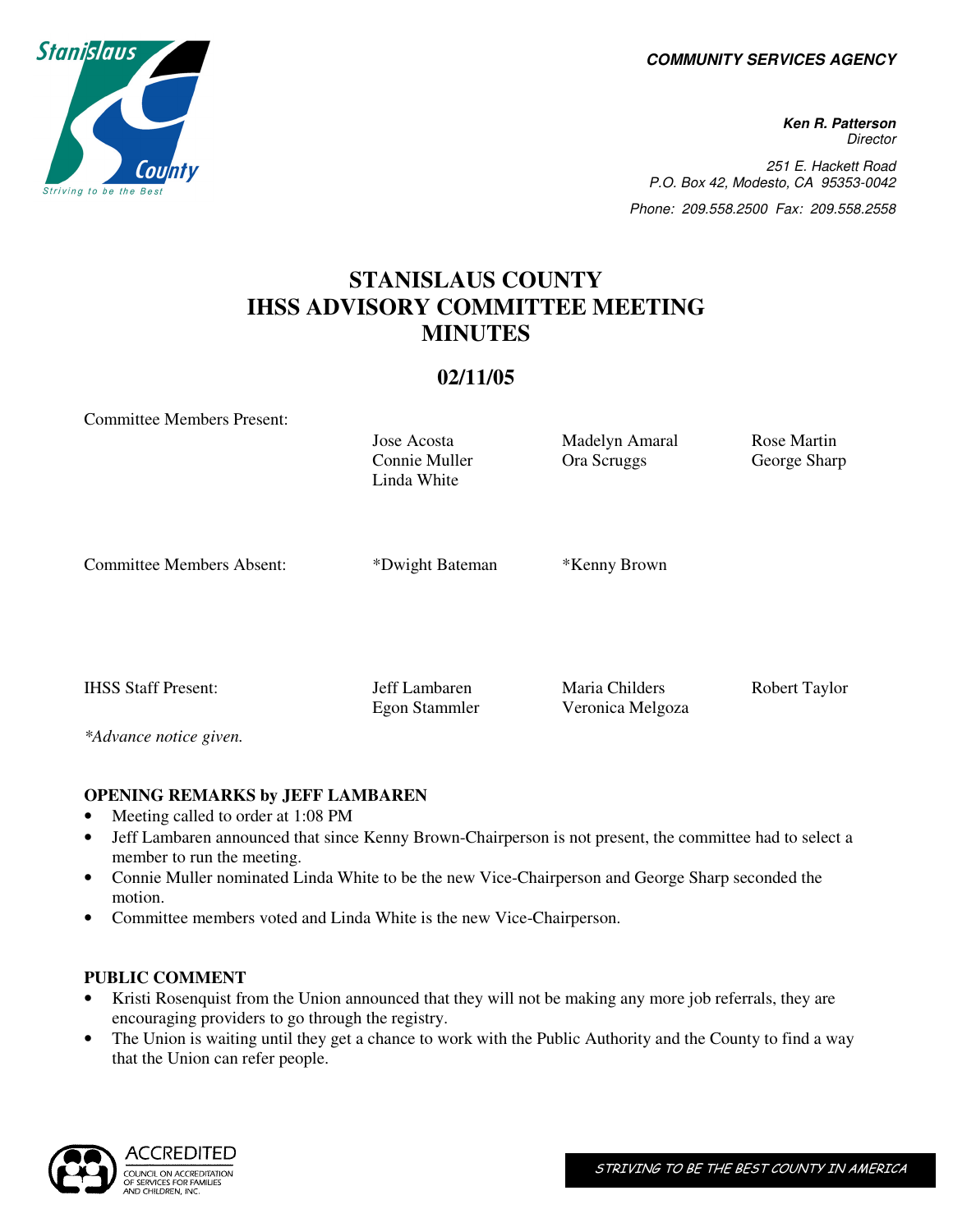## **ACCEPTANCE OF MINUTES**

• January 14, 2005 & January 28, 2005 minutes: Motion M/S/A to accept with notice that Linda White's name was left off of the January  $14<sup>th</sup>$  minutes.

## **PUBLIC AUTHORITY**

- Jeff Lambaren announced that at the next Board meeting there will be four agenda items for Public Authority:
- 1. A letter of support from the Public Authority to oppose the Governor's cuts to the program.
- 2. The authority for the Interim Director of the Public Authority (Jeff Lambaren), to sign agreements, and carry out the official duties of the Public Authority
- 3. The acceptance of County Policies and Procedures to govern the Public Authority.
- 4. Get a resolution to the County's retirement system for inclusion of the regular full-time employees of the Public Authority in the County retirement system.

## **UNION UPDATE**

- Jeff Lambaren announced that some of the issues that are being discussed are what makes a provider eligible to receive benefits.
- There will be a waiting list, and they will go by seniority
- Providers will need to be providing 75 hours a month for 3 consecutive months
- Some providers may decline the benefits and that will allow someone else off the waiting list to receive benefits
- At the 75 hour range about half of the total providers are eligible for benefits
- Union is discussing a 10.00 co-payment

#### **IHSS WEB PAGE**

- Committee needs to come up with a way that they will keep the page updated
- Madelyn Amaral asked if the Union's number could be on the web page, a link could be added
- Jeff Lamabaren suggested that the committee add upcoming events and update regularly
- Committee members will take the sample web page home, add information ,and make any changes needed

#### **LEGISLATION/BUDGET**

- George Sharp announced that May 24, 2005 is Capital Action Day. They will go and protest the capital to combat what the Governor would like to do. No other new information has come over communication line.
- Maria Childers stated that there is nothing new with the budget.
- Committee would like to send a letter opposing the Governor's cuts, concerning wage cut backs, staff will write a letter and send it with the meeting minutes so members can approve it.
- Connie Muller asked about the handicapped parking spaces. There are not enough of them in the parking garage.
- Jeff Lambaren informed the committee that they could write a letter to ask for more handicapped spaces.
- Madelyn made the motion, Connie Muller seconded the motion, passed; staff will draft up a letter and bring to the committee for approval.

#### **RETREAT DEBRIEFING**

• Committee members would like to send a "thank you" card and letter to Kristi Knoller.The retreat went well, everyone was happy with it.